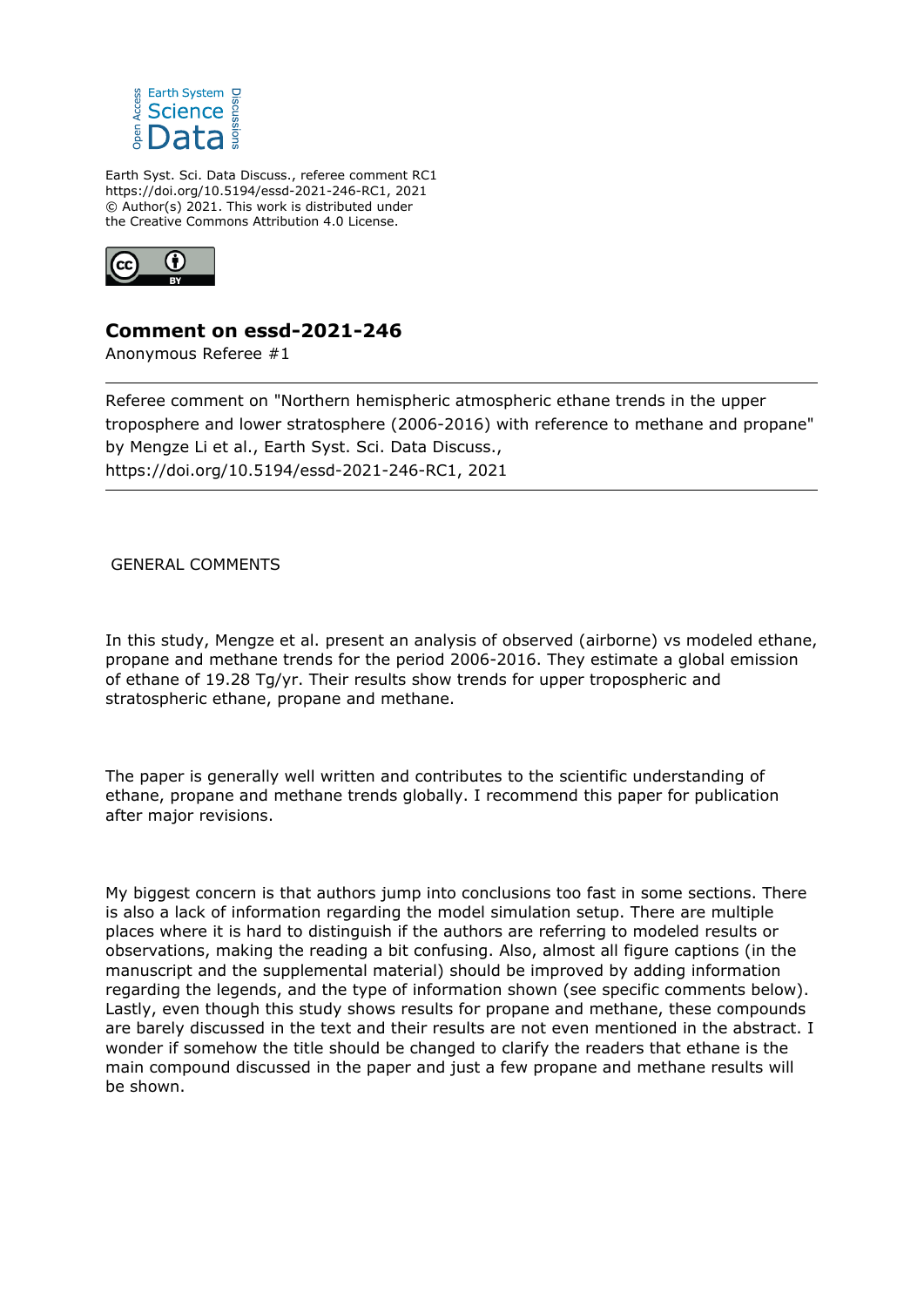SPECIFIC COMMENTS

Section 3.2

- There is no comment on the most significant feature of Figure 1, which is the much stronger and different seasonality of ethane for EUR compared to the rest of the regions. Why are concentrations so high for this region and why the peak shows up 1-2 months prior compared to NAM and whole NH?
- How does stratospheric ethane lack of general seasonality from this study compares to others?
- Why does NAM show such seasonality? Any insights of the reasons behind it?

Lines 219-221.

- Figure S3 does not indicate the region that the uncertainties correspond to (e.g. NAM, EUR). If it is for the whole globe, it needs to be stated. Again, captions and descriptions in the text should be improved.
- ".. and model optimizations (section 2.2)". I couldn't find the description of the model optimizations in section 2.2. Check or add this information clearly. Use the same terms/words, so that is clear and easy for the reader to find this information. This is extremely important to better understand Figure 2.

Line 222-224. Map with location and time frames of sample collection is needed.

Lines 224-225. How were these observations selected? Which are those observations selected?

Figure 2 – Panel a) I am surprised by seen that the FEF opt contribution is almost similar to RES opt and how little BIB opt contributes from 2006-2014. Also, more information of model setup is needed. Specifically a table with emission inventories used, global and regional (NAM, EUR, etc) totals per sector will be helpful.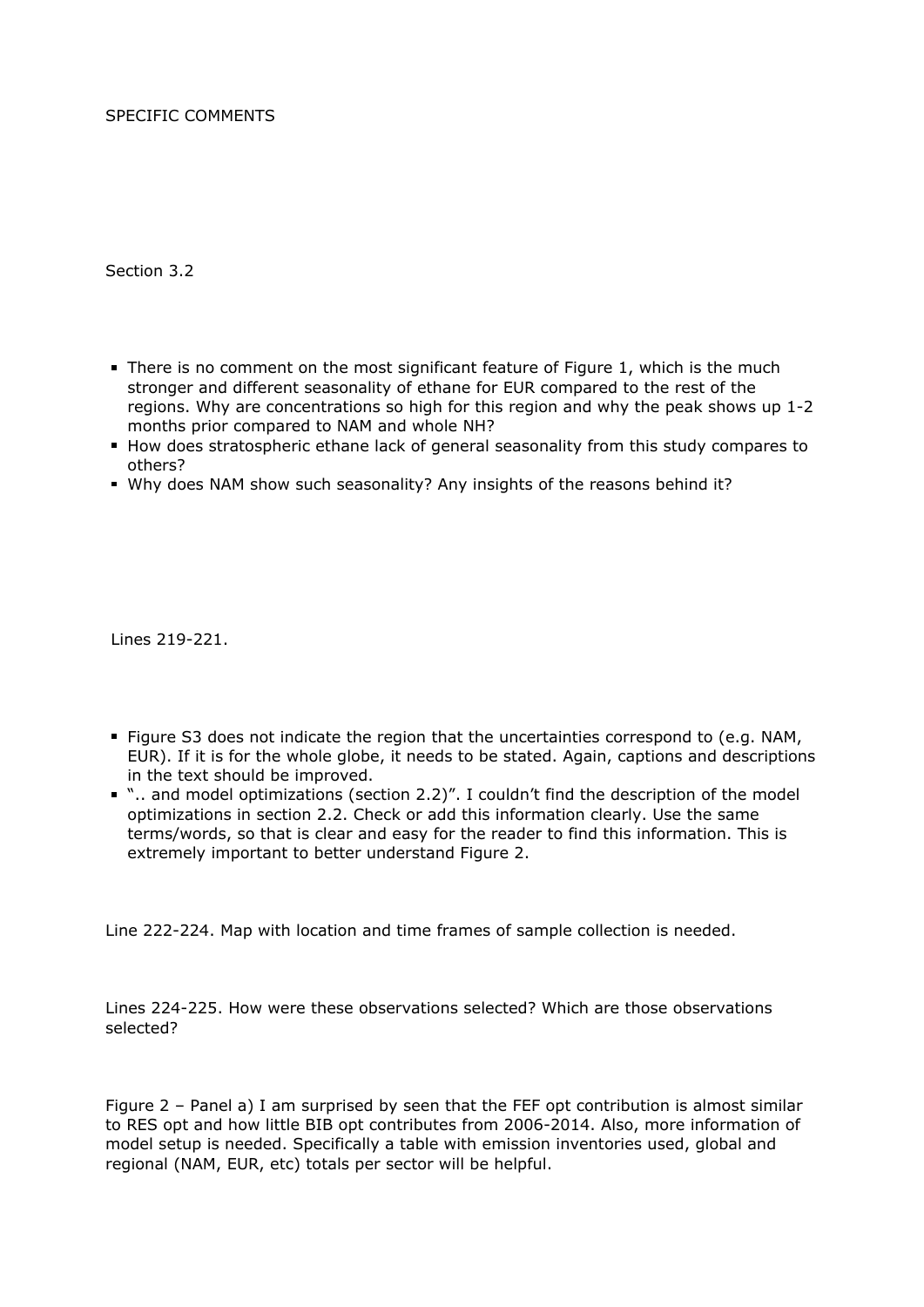Line 267. Add the word "modeled" in "… the *modeled* NH upper tropospheric ethane…".

Line 269. State that SWD and TRO are modeled results.

Lines 269. How can contributions of SWD and TRO be so high in NAM? Can these contributions be explained? Do these modeled results make sense? Also, how can SWD and TRO have such high sectoral contributions, but low contributions when considering trends from the optimized models (Figure 2).

Line 271. Add the word "modeled" in "Figure 3 shows the *modeled* sectoral…"

Figure 3. Even though this figure looks really nice, it does not provide clear information on the contribution of each sector and region. The size of Whole NH, NAM, EUR, and ASI on the right side is the same for each region. On the left side, the sectors have different sizes, but there is no axis or value assigned to each contribution and also, for each sector the slice corresponding to each region is always the same. My suggestion is to change this figure for another one that shows the contributions by region as stated in lines 271-280. The way it is right now, those contributions are not clear.

Lines 283-284:

- "Five geographical sectors" ?? Do you mean geographical regions? Explain what do you mean by geographical sectors because mixing regions with emission sources is confusing.
- Why can't BIB and BIO emissions be separated by regions? Are the emissions not gridded in the model? Clarification is needed.

Figure 4: Is Model Opt the sum of all the optimized geographical regions? The authors need to clarify this.

Lines 285-286.

- " "...  $30\% \sim 55\%$ ,  $35\% \sim 50\%$ ,  $50\% \sim 65\%$ , and  $30\% \sim 40\%$ ...", the symbol " $\sim$ " must be changed for "-".
- Are these percentages average values from 2006-2016? Specify.
- "Ethane emissions from ASI dominates the trends..." What are the model estimated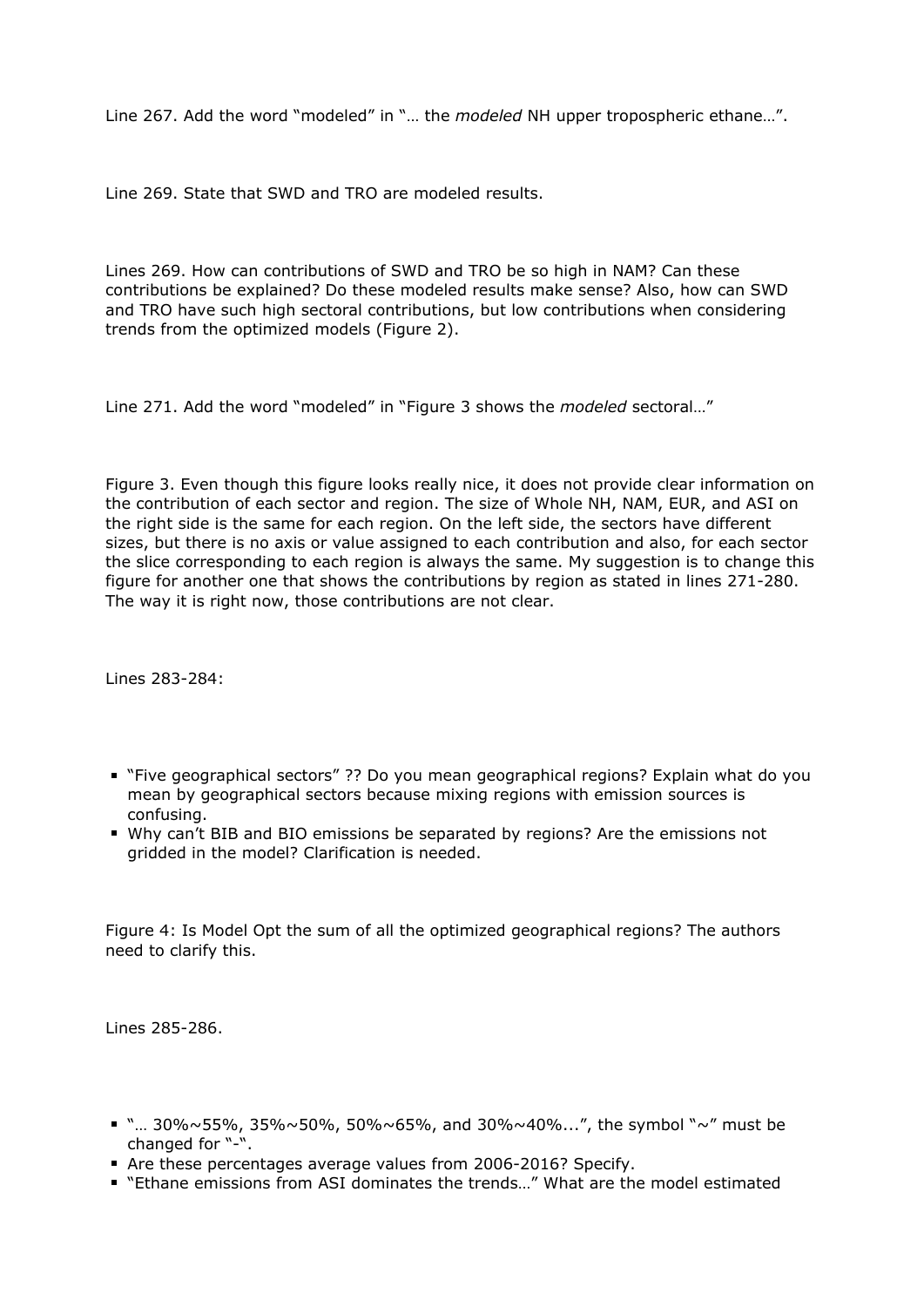ethane emissions (in Tg/yr) for ASI compared to the rest of the regions? A table with regional emissions used in the model is needed.

Lines 288-289. Clearly state to which atmospheric layer correspond these trends. For example: "…contribution to ethane trends *in the upper troposphere and/or stratosphere*".

Lines 295-301. How does these results compare with other studies?

Section 3.3.3 has "methane" in its title, but it is barely discussed in the text.

Section 3.3.4

- This section should be named differently because it discusses the comparison of the model to ONLY two observations. It's current name gives the false idea that there was a model simulation using ground station data. I suggest calling it: "Model results compared to two ground stations".
- The conclusion from the last sentence should be erased. It cannot be concluded just by comparing 2 stations that the model provides realistic values for ethane surface level. A thorough analysis of multiple surface stations must be done before jumping to that conclusion.
- I suggest completely getting rid of this section and mention that the use of this model results for surface-level ethane should be studied in the future.

Section 3.3.5

- Erase the term "budget" in the title and text because this implies sources and sinks of a certain compound and here, only global emission totals are presented.
- Thus, modify the title of this section.

Lines 334-335. How does the authors conclude that the stratosphere has a minor contribution for observed trends? Authors need to explain clearly why location biased trends can be discounted, even if it is for the same reasons that were discounted for the upper troposphere.

Lines 335-336. Add "over the Whole NH" before "shows a general…" to specify which panel the authors are referring to.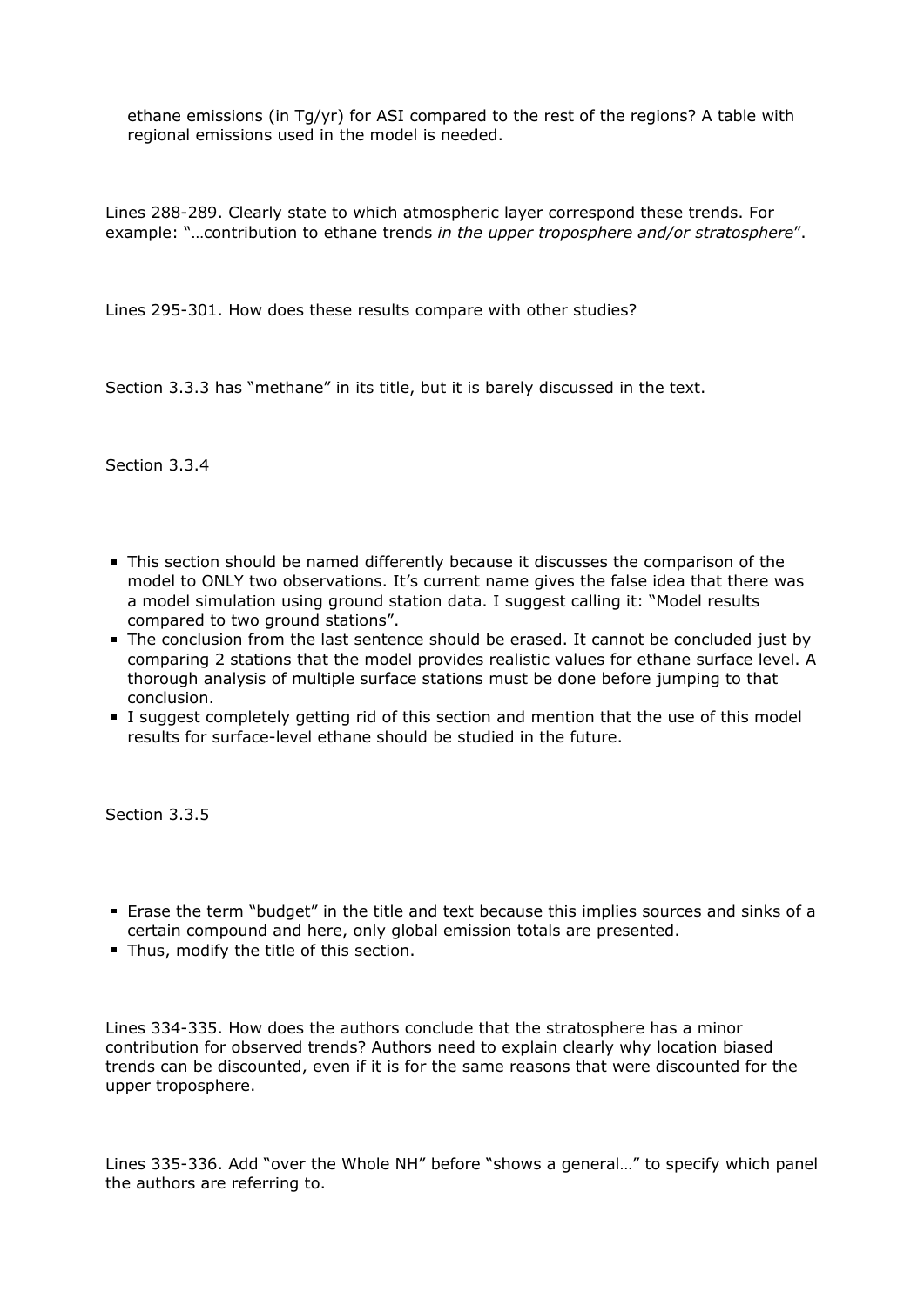Lines 336-339. Suggest the following change: "The peak in 2010 is not seen at regional levels (NAM, ASI, EUR, Figure 6 (b)(c)(d)), which *suggest* global upward transport of the upper tropospheric ethane emissions (peaking in 2010-2011) into the stratosphere." No analysis was made to clearly indicate that there was an upward transport from the upper troposphere, therefore, it cannot be stated as such.

Line 339. Suggest the following change: "The second peak in 2013 *can be due* to the regional…". Same reason as explained in the previous comment.

Section 3.4.2 Add (if any) references and comparisons to other studies.

Lines 396-397. Specify which "current inventory" the authors are referring to.

TECHNICAL CORRECTIONS

Figures 1, 2, 3, 4, 6, and 7: Explanation of legends and terms used in the figures are missing in the caption.

There are two figures with number 5 (Lines 640 and 645).

Caption Figure 3. Clearly state sectoral contributions are model results.

Caption of Figure 4 should be revised because not all results correspond to "Optimized geographical sector contribution" as stated in the first sentence (Observations are not included in the caption). Also, clearly state that the optimized geographical contributions are model results.

Suggest the use of a different color scheme for the EUR, NAM, etc regions in Figures 4 and 7 to avoid confusion model optimizations in figure 2 and figure 6.